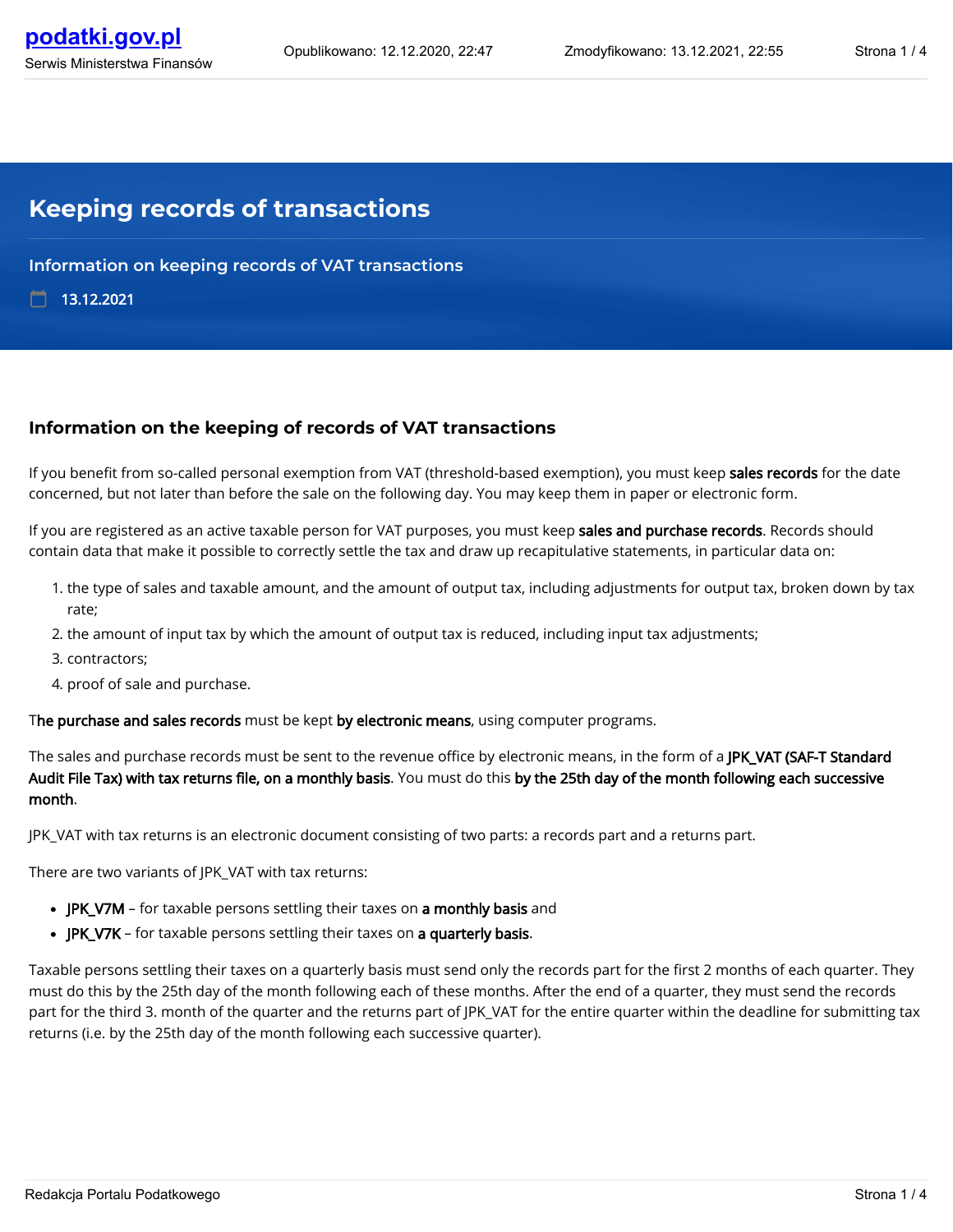#### **Cash register**

If you sell goods or services to consumers (natural persons who do not run businesses and flat-rate farmers), you must keep sales records using cash registers. You are not required to have a cash register if you sell goods or services only to companies.

#### **Exemption from recording sales on a cash register**

You are exempt from recording sales on a cash register if:

- you carry out transactions which are exempt from recording on a cash register due to the type or form of sale; this concerns, inter alia, the sale of:
	- electricity,
	- natural water,
	- waste collection services,
	- postal and courier services, excluding services related to the preparation and supply of ordered goods,
	- telecommunications, broadcasting and electronic services,
	- o financial and insurance services,
	- rental and management services for own or leased real estate, if the provision of these services was fully documented with an invoice or you receive full payment for a completed transaction through the post office, a bank or a credit union (to your bank account) and the records and proof of payment clearly show which specific transaction the payment concerned,
	- $\circ$  real estate services, if the provision of these services was fully documented with an invoice,
	- certain education services,
	- o real estate,
	- dispatched goods (postal and courier services), if you receive full payment for a completed transaction through the post office, a bank or a credit union (to your bank account) and the records and proof of payment clearly show which specific transaction the payment concerned and for whom it was made (details of the purchaser, including the address),
	- o services, if you receive full payment for completed services through the post office, a bank or a credit union (to your bank account) and the records and proof of payment clearly show which specific transaction the payment concerned,
	- land leasing services,
	- o goods (articles), by means of unmanned vending machines which accept payments and dispense goods,
	- services provided using customer-operated machines, including ticket dispensing machines, also unmanned ones, which accept payments in:
		- coins or bank notes, or
		- another form (non-cash), if the records and proof of transaction clearly show which transaction the payment concerned,
	- o fixed assets and depreciable intangible assets, if these transactions were fully documented with an invoice;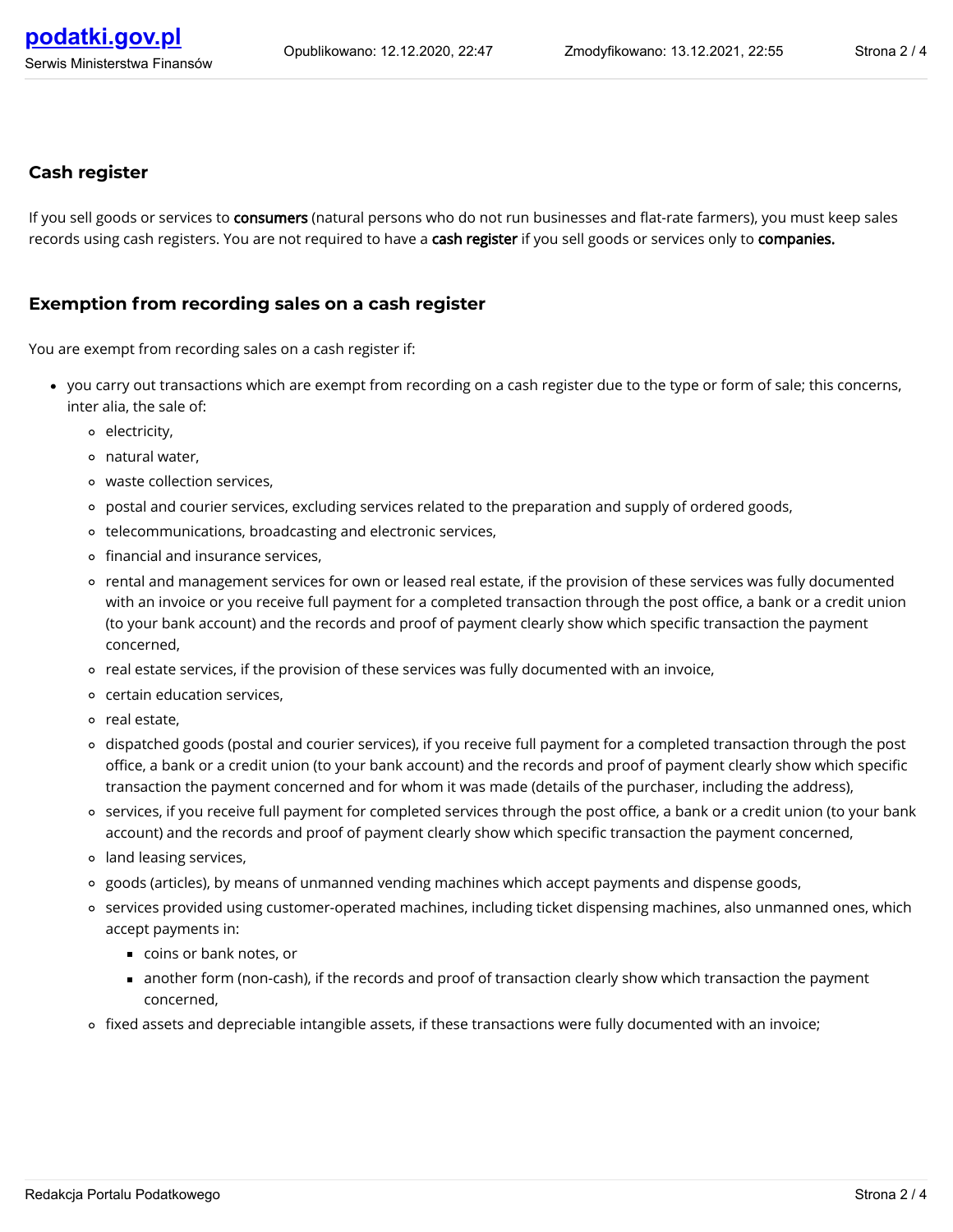- turnover, i.e. the net value (without the tax amount) of your sales to consumers did not exceed PLN 20 000 in the previous fiscal year, and, if such sales began in the previous fiscal year, turnover did not exceed, in proportion to the duration of these transactions in the previous fiscal year, PLN 20 000,
- sales to consumers begin in the fiscal year concerned and the projected turnover from these sales does not exceed, in proportion to the duration of these transactions in the fiscal year concerned, PLN 20 000.

### **When you cannot be exempt from recording sales on a cash register**

You cannot be exempt from recording sales on a cash register (with some exceptions) if sales to consumers concern, inter alia:

#### $\bullet$  the supply of:

- <sup>o</sup> liquefied gas,
- certain parts for engines,
- certain parts and accessories for motor vehicles,
- radio, television and telecommunications equipment
- photographic equipment,
- articles of precious metals or with an admixture of these metals the supply of which cannot benefit from personal exemption from VAT (threshold-based exemption),
- recorded and unrecorded digital and analogue media,
- motor fuels,
- tobacco products, alcoholic beverages with an alcohol content of over 1.2% and alcoholic beverages which are a mixture of beer and non-alcoholic beverages with an alcohol content exceeding 0.5%,
- perfumes and toilet waters;
- the provision of the following services:
	- carriage of persons and their hold baggage by taxis,
	- repair of motor vehicles and mopeds (including tyre repair, tting, retreading and rebuilding),
	- o replacement of tyres or wheels for motor vehicles and mopeds,
	- testing and technical inspection of vehicles,
	- medical and dental practice services,
	- legal services,
	- tax consultancy,
	- food and beverage service activities only:
		- provided by stationary catering establishments, also on a seasonal, basis, and
		- event catering services,hairdressing and beauty treatment services,
		- arts and entertainment services only in respect of admission to circus performances,